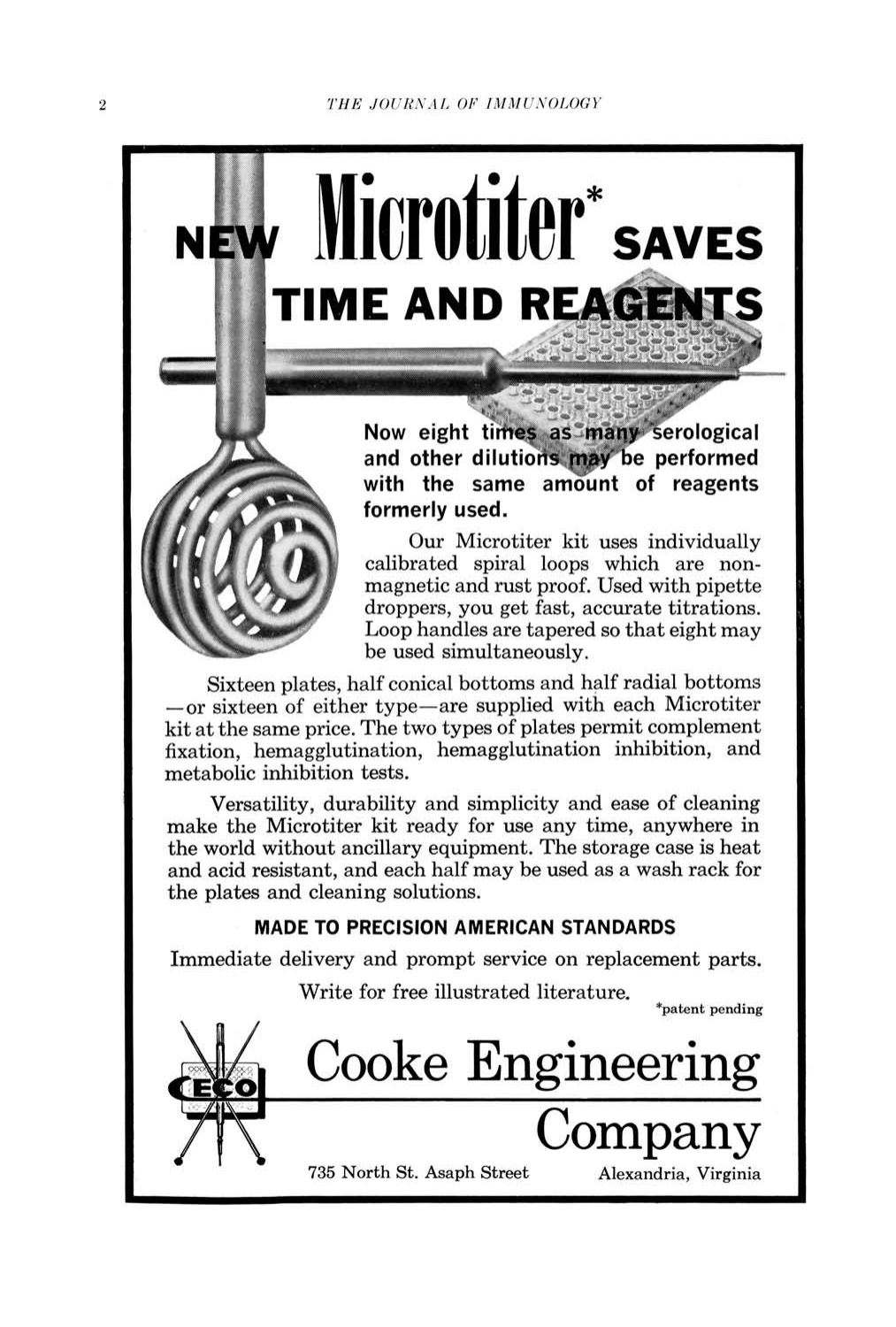*An aid to diagnosis of* 

INFECTIOUS MONONUCLEOSIS



## *for Heterophile Antibody and Davidsohn Differential Tests*



GUINEA PiG KIDNEY ANTIGEN (boiled) I or 3 ml BEEF CELL ANTIGEN (boiled) 1 or 3 ml

**WASHED, POOLED SHEEP CELLS, 10% Suspension--20 or 100 ml** 

THREE CONTROL SERA--0.5 ml each Infectious Mononucleosis Serum (Positive) Serum Sickness Serum (Positive) **High** Titer Heterophile Normal Serum

### *0 Complete Test Kit*

Consists of: 10 **x 1** ml Boiled Guinea Pig Kidney Antigen **• 10 x I** ml Boiled Beef Cell Antigen e I each 3 Control Sera e 20 ml Washed, Pooled Sheep Cells, 10% Suspension,

### *@ Ox Cell Hemolysin Test*

Cappel Reagents for this infectious mononucleosls diagnostic test are now available: Washed, Pooled Ox Cells 10% Suspension, stabilized = Desiccated Complement.

*Order today from your dealer.., write for new Cappel Catalog and Price List.* 



*Cappel Laboratories* 

DIVISION OF B D LABORATORIES, INC.

*West Chester, Pennsylvania* 

CULTURE REAGENTS · DIAGNOSTIC REAGENTS

~H [ARADA: *Becton. I)icki.so~t & Co,, Canada, Ltd. Toronto /0, Ont, FOR* EXPO~{T: *Becton, Dickimon & Co., S. A., Colon. Panamn*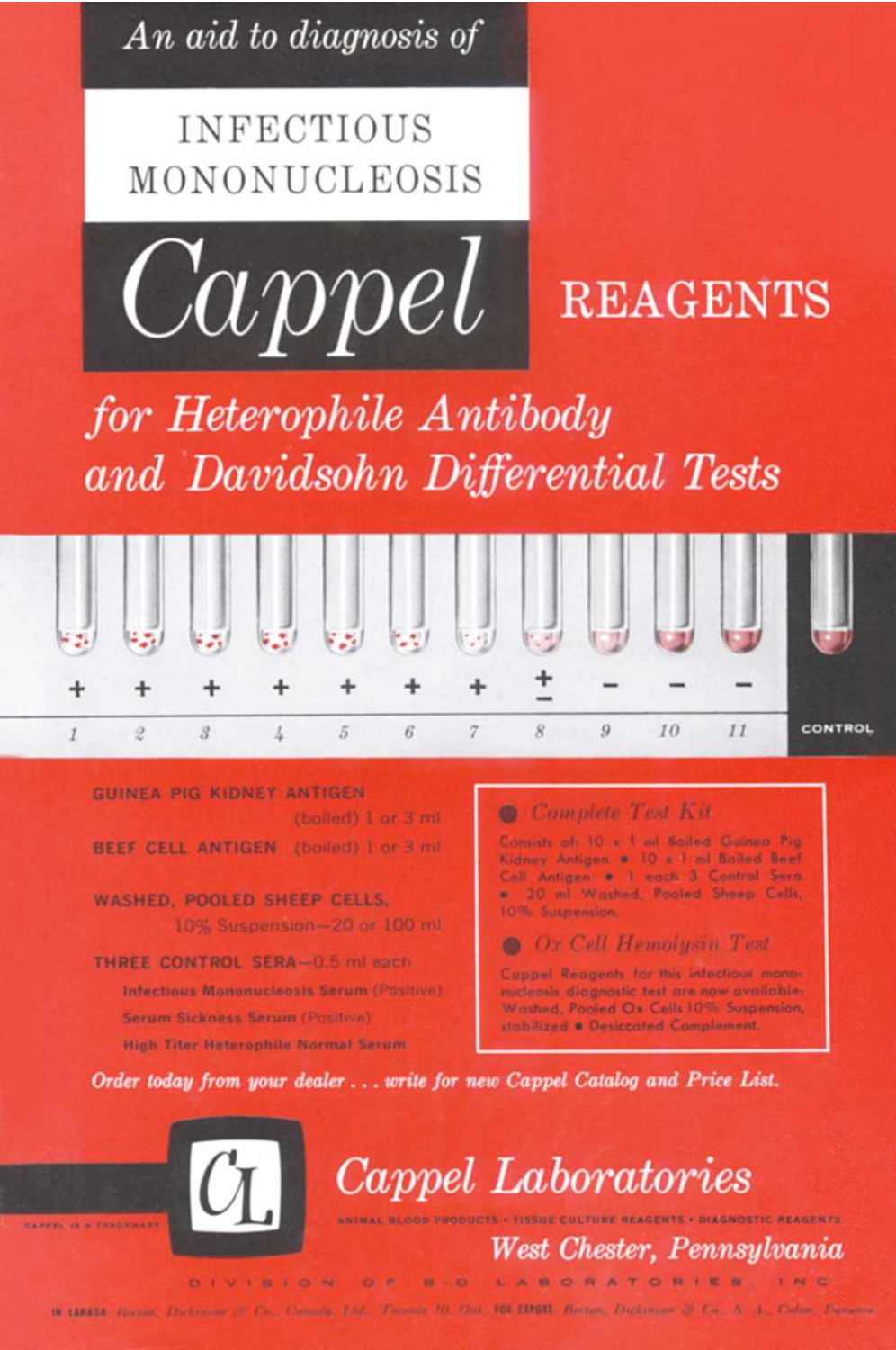

**A New** 

# **ADJUVANT**

*FOR THE* 

**Immunologist** 

**Microbiologist** 

**Therapist** 

**Allergist** 

Highly purified controlled polymer length

**4cr~ sodium alginate aqueous solution**  *(after Scherr)* 

> COLAB LABORATORIES, **INC. Chicago Heights, Illinois,** U.S.A.

*Conclusions and recommendations from an important symposium...* 

### *Cannon et aL:* **PROCEEDINGS OF A SYMPOSIUM ON IMMUNIZATION IN CHILDHOOD**

"A number of diseases resulting from bacterial or viral infection can now be prevented by means of vaccines and toxoids, and the problem of administering these to the best advantage, and with the least inconvenience to the recipients, has become complex and difficult. The time has come to assess all the evidence which has accumulated, and to attempt to reach agreement on certain basic principles which must be observed in all inoculation schedules. The Symposium was organized with this object in *view."--From the Foreword* 

Edited by D. A. CANNON, Medical Adviser, Wellcome Research Laboratories, Kent;<br>W. C. CockBURN, Director, Epidemiological Research Laboratory. Central Public Health Laboratory, London;<br>D. G. Evans, Director, Biological Stan 1960 · 140 pp., 5 figs. · \$4.25

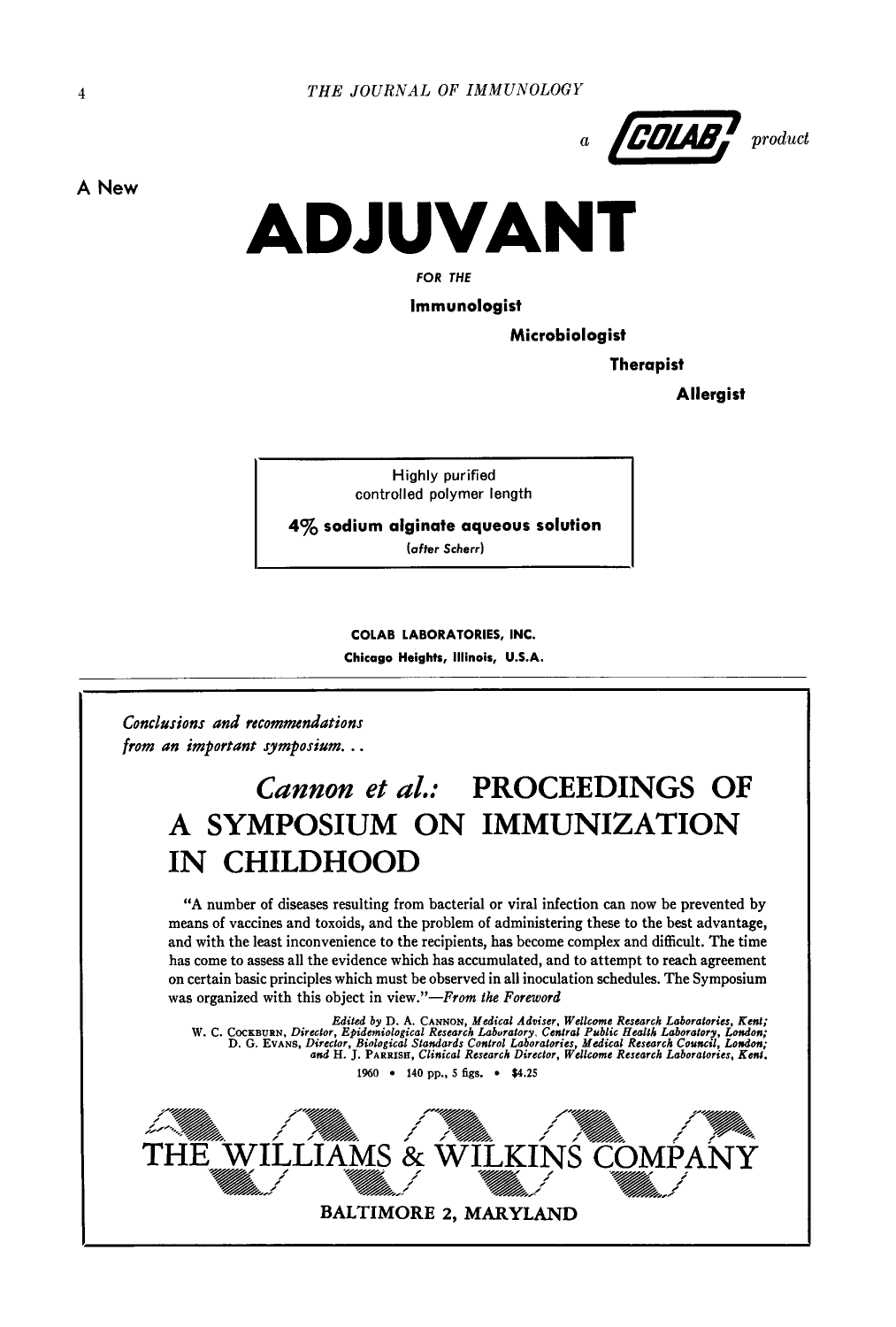

NON-OPTIC!

Electronically counts, sizes red or white blood cells, tissue cultures, bacteria, protozoa... 1 by 1! **Speed: unprecedented. @ Accuracy and reliability: unparalleled. Economy:** substantial. **Let Customary "count" tedium:** eliminated. A few reasons why the Coulter Counter is

standard in over 1500 hospitals and research centers.

*Learn why the Coulter Counter is accepted as a major breakthrough in cell analysis. Write today for complete details DEPT JI 3-62* 



**COULTER ELECTRONICS, Inc.**  590 West 20th Street, Hialeah, Florida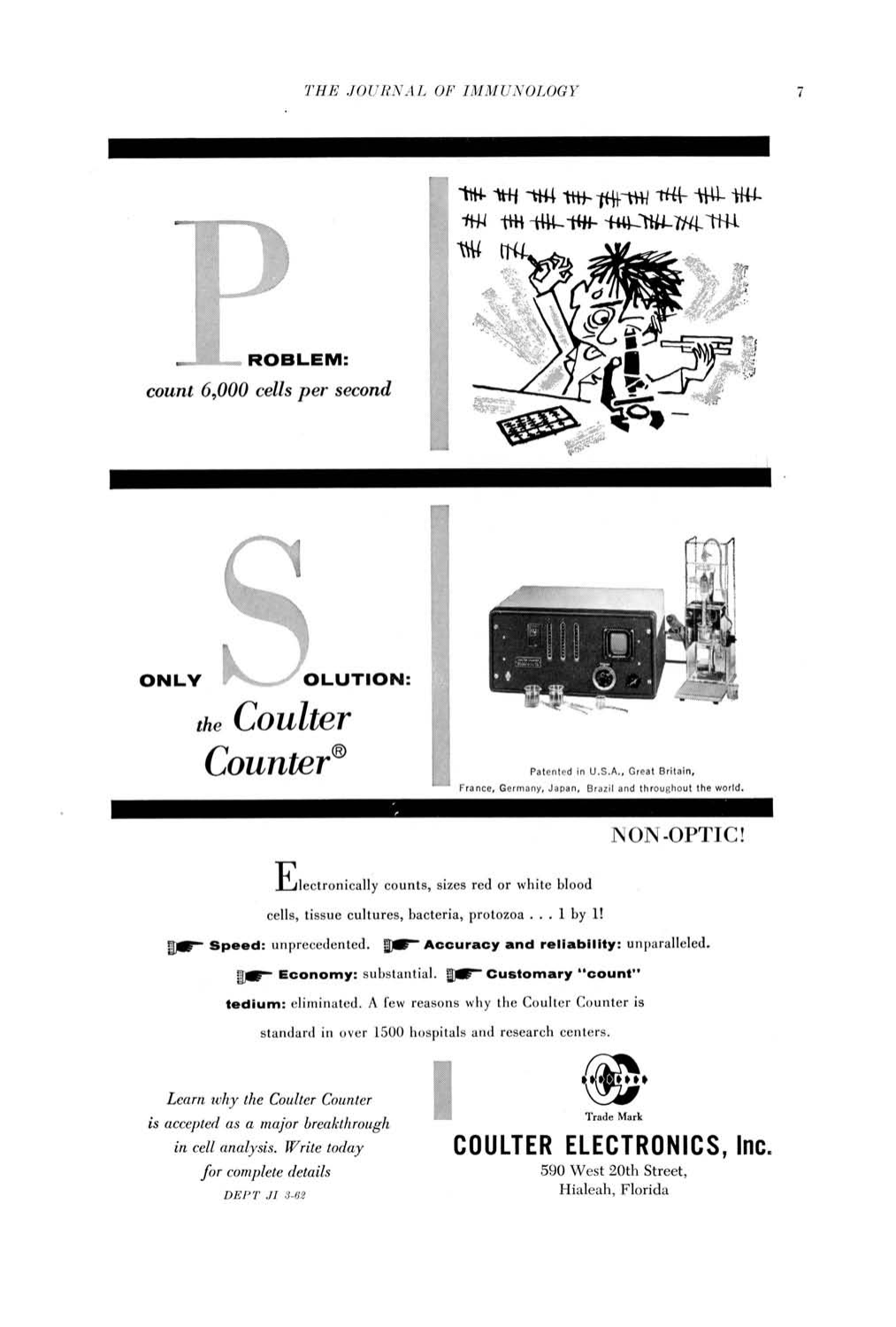*An important new tool in bacteriology...* 

## *Skerman's* **A GUIDE TO THE IDENTIFICATION OF THE GENERA OF BACTERIA** *With Methods and Digests of Generic Characteristics*

"The Key to the Genera of Bacteria has been compiled with the aim of placing in the hands of research workers, teachers and students, a volume in which general directives for the identification of bacteria are supported by a complete list of the techniques needed for the purpose. In addition, a Digest of data published for the various species in the seventh edition of *Bergey's Manual of Determinative Bacteriology* and in several original papers has been included. The publication of the Key and Methods in the one book should encourage a more general application of common procedures for the description of bacteria. The main purpose of the digests is to draw attention in a more definite way to the deficiencies in descriptions within the various genera in the hope that steps may be taken to rectify them. A Guide to Study has been provided to ease the burden associated with the assimilation of knowledge over this varied field of science.

"The volume is intended as a supplement to the *Manual*  itself, and it is hoped that its use will contribute materially to the development of future editions of the *Manual."--Preface* 

 $By V. B. D. SKERMAN, *Reader in Bacteriology and Head of the*$ *Department of Bacteriology, University of Queensland, Brisbane, Australia* 

1959 • 567 pp., 32 pls. • Paper cover • \$5.50

| Publishers of Medical and Scientific Books and Periodicals | <b>SHOP BY MAIL</b>                                                                            |  |
|------------------------------------------------------------|------------------------------------------------------------------------------------------------|--|
|                                                            | THE WILLIAMS AND WILKINS COMPANY<br>Baltimore 2, Md.<br>Please send the following on approval: |  |
| <b>WILLIAMS</b>                                            | Name.<br>(Please print)                                                                        |  |
| & WILKINS                                                  | Address.<br>Zone_<br>State.<br>City.                                                           |  |
| <b>COMPANY</b>                                             | Payment enclosed.<br>Bill me.                                                                  |  |
| BALTIMORE 2, MD.                                           | Shopping by mail is an easy, time-saving way to<br>select books for your personal library.     |  |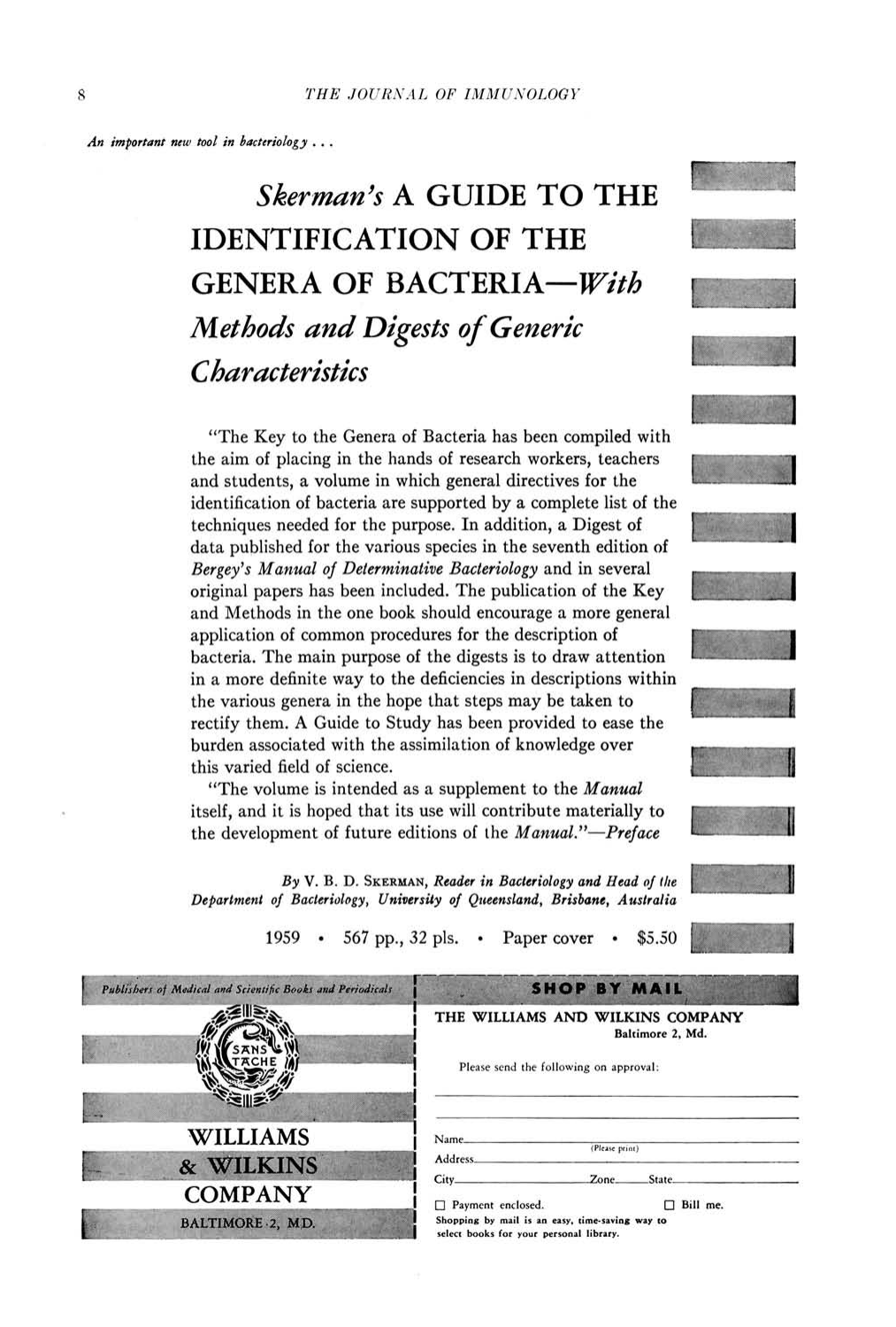

## **THE JOURNAL OF IMMUNOLOGY**

*Information for Subscriber8* 

*Published monthly,* beginning January, 1929. (From 1916-1925, and in 1928 Volumes I-X, inclusive, and Vol. XV published bi-monthly.)

*The subscriplion price* is \$18.00 per year in U.S.A.; \$18.75 in Canada; \$19.50 elsewhere. Single copies, when available, are \$2.25 in U.S.A.; \$2.50 elsewhere. The subscriptions of members of the American Association of Immunologists are included in the membership dues and are handled by the Association's Treasurer, Dr. Byron H. Waksman, Massachusetts General Hospital, Boston 14, Mass. All other subscriptions should be sent to the publishers.

*Change of address:* Publisher must be notified 60 days in advance. Journals undeliverable because of incorrect address will be destroyed. Duplicates can be obtained (if available) from the publisher at the regular price of single issues.

*New subscriptions and renewals* are entered to begin with the first volume of the year when subscription is received. Should any issue of the current volume be out of print at the time the subscription order is received, the pro-rata value of such numbers will be refunded to the subscriber.

*Subscriptions should be renewed promptly:* To avoid a break in your series, subscriptions should be renewed promptly. The publishers cannot guarantee to supply back issues on belated renewals.

*Correspondence concerning all business matters* should be addressed to

**THE WILLIAMS & WILKINS COMPANY** 

*Publishers of Scientific Books and Periodicals*  BALTIMORE 2, MARYLAND, U. S. A.